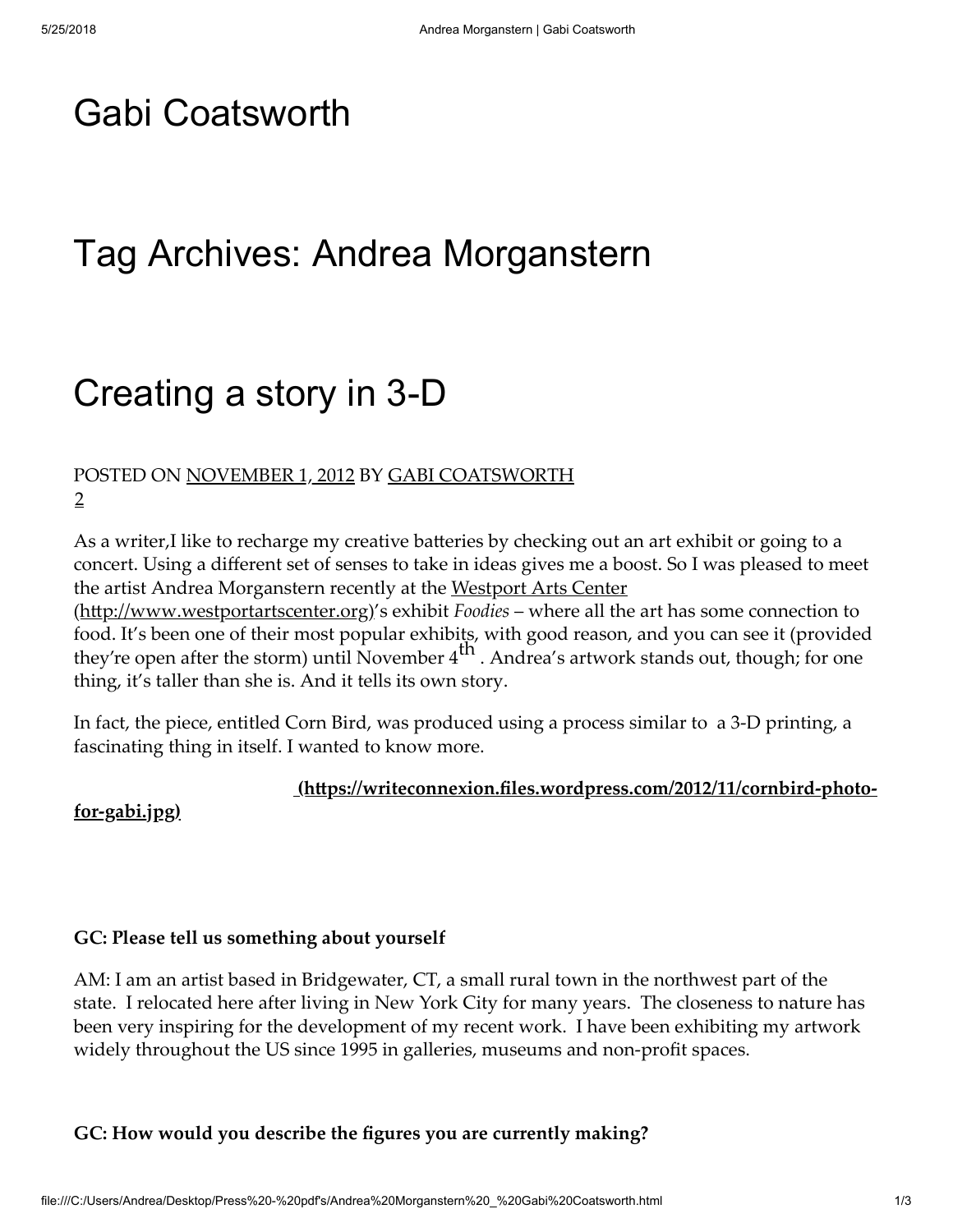AM: The sculptures, like all of my work, are about two main concepts. The first is the interconnectedness of all things in nature. I explore this idea by blending botanical, animal and human elements to create hybrid creatures. My work is also about the existence of other dimensions or parallel universes besides this physical one we normally perceive as reality, and an exploration into who or what might dwell there.

## GC: It seems to me that your figures tell a story. Could you explain the ideas behind the corn figure, specifically, or the stories which influenced you as you were creating it?

AM: My work is inspired by the art of ancient civilizations, particularly Egyptian, Pre-Columbian and Hindu, as well as travel to places where traces of these civilizations remain. Corn Bird, for example was inspired by a trip to Peru where I learned that corn is considered sacred by the native culture and I was inspired to create a deity made of corn. I see the figures as spirit beings or deities from my own imaginary ancient civilization or parallel universe. I intended for Corn Bird to have a dignified quality, like an ancient Egyptian pharaoh or priest or some other kind of ancient wise being, with the corn husks doubling as robes. Every creature has a golden botanically inspired headpiece. I paint them gold to suggest an elevated status or high spiritual level.

## GC: Most of your figures have been around a foot tall (correct me if I'm wrong here). What made you decide to make one that's taller than you are?

I decided that as separate artworks, the sculptures might have more presence and really come to life if I created them large-scale so I decided to experiment by creating a much larger version of Corn Bird.

### GC: Please explain a bit about how you used technology to make the sculpture.

AM: For my small sculptures, I make the original out of clay, create a mold out of silicone rubber and then create castings out of urethane resin. I then paint the castings with acrylics.

For the larger scale version of Corn Bird, I worked with a fine art fabricator. I provided them with a small version of the sculpture which they scanned with a three-dimensional laser to create a three-dimensional model. This model was then used to create a machining path that was used to guide a three-dimensional milling machine. The sculpture was milled out at the new larger scale in high density urethane foam. A surfacing compound was then applied to the foam model to smooth out the surface and to replicate the detail of the original. The surfacing compound dried into a thin coat of resin which was sanded and finished.

A mold was created from the foam model using urethane rubber and rigid resins. The mold was used to create a hollow resin casting. The casting material consisted of fiber reinforced polyurethane. The casting was soda blasted (which is like sandblasting except using baking soda rather than sand) to remove surface residue. Then the casting was sanded. Finally, the casting was painted with a combination of automotive urethanes and acrylics and finished with a urethane automotive clear coat.